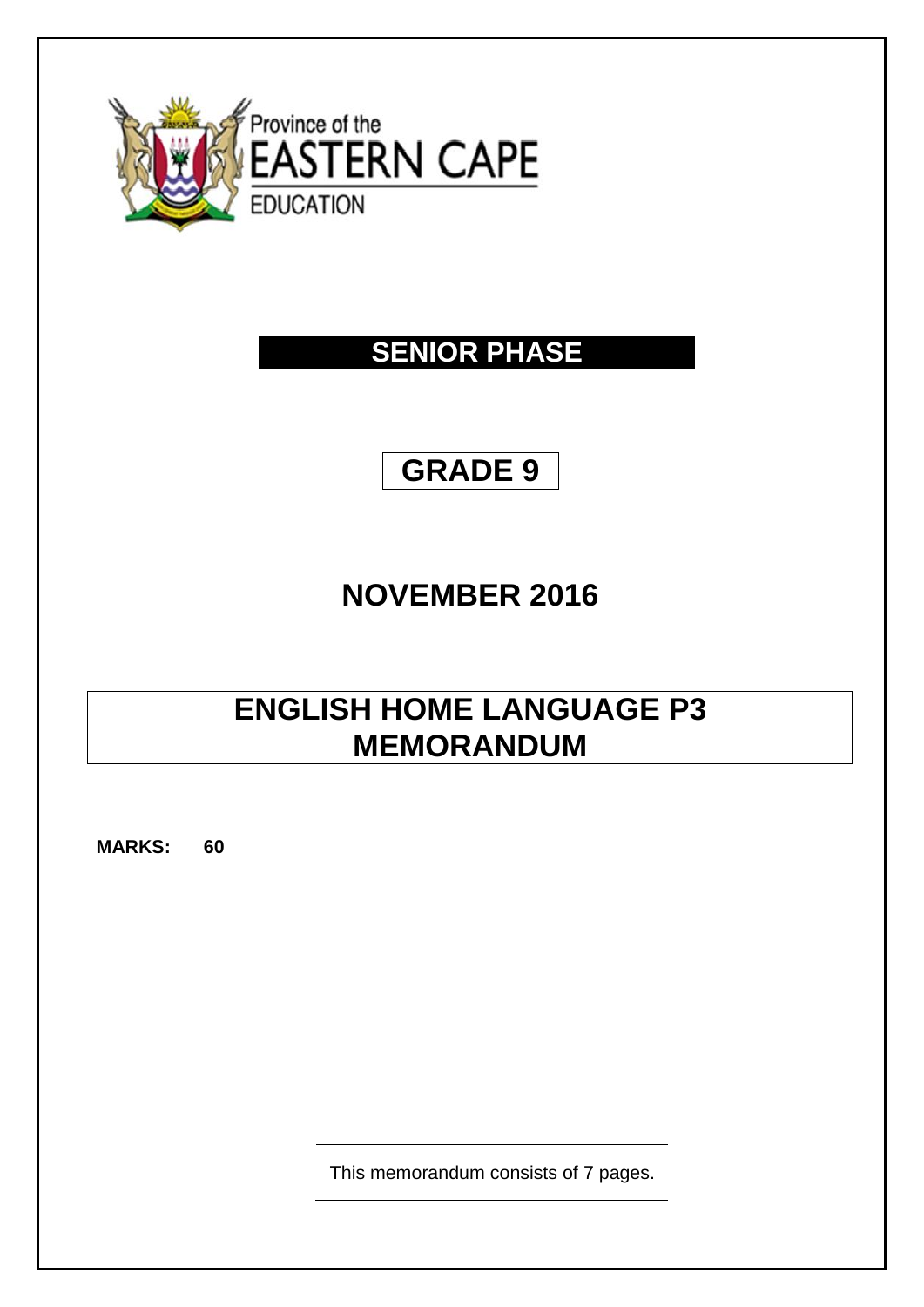## **INFORMATION FOR THE MARKER**

In assessing a learner's work, the following aspects, among others, drawn from the assessment rubric, must be borne in mind:

- The overall effect of planning, drafting, proof-reading and editing of the work on the final text produced.
- Awareness of writing for a specific purpose, audience and context as well as register, style and tone – especially in SECTION B.
- Grammar, spelling and punctuation.
- Language structures, including an awareness of critical language.
- Choice of words and idiomatic language.
- Sentence construction.
- Paragraphing.
- Interpretation of the topic that will be reflected in the overall content: the introduction, the development of ideas and the conclusion.

## **SUGGESTED APPROACH TO MARKING**

## **SECTION A: ESSAY**

Refer to SECTION A: The Rubric for Assessing an Essay can be found on page 6 of this memorandum.

| <b>CRITERIA USED FOR ASSESSMENT</b> |              |  |  |  |
|-------------------------------------|--------------|--|--|--|
| <b>CRITERIA</b>                     | <b>MARKS</b> |  |  |  |
| <b>CONTENT AND PLANNING</b>         | 24           |  |  |  |
| LANGUAGE, STYLE AND EDITING         | 12           |  |  |  |
| <b>STRUCTURE</b>                    |              |  |  |  |
| TOTAL                               | 40           |  |  |  |

Read the whole piece and decide on a mark for CONTENT AND PLANNING, LANGUAGE, STYLE, EDITING and STRUCTURE.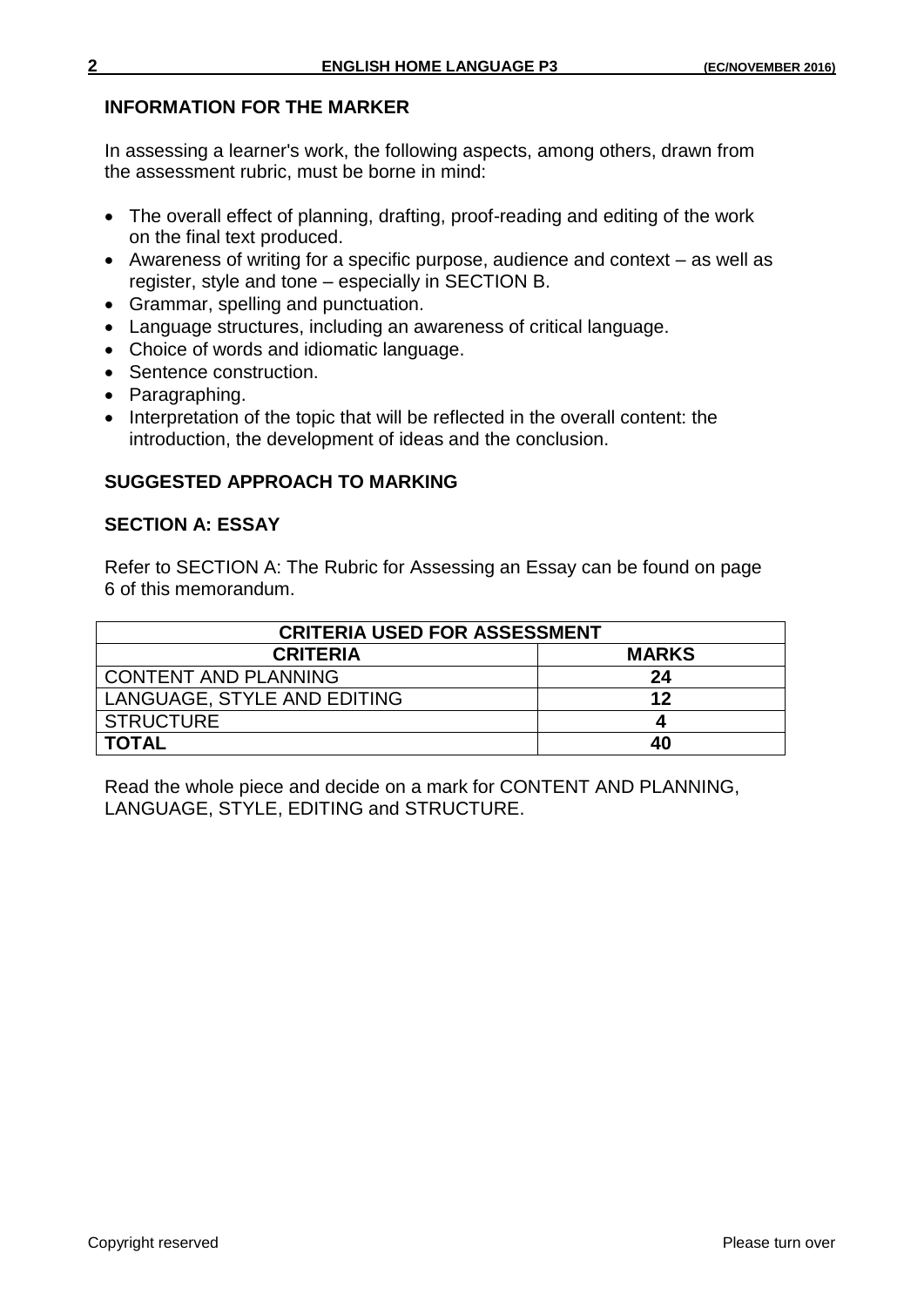## **SECTION B: LONGER TRANSACTIONAL TEXT**

Refer to SECTION B: The Rubric for Assessing Longer Transactional Texts can be found on page 7 of this memorandum.

| <b>CRITERIA USED FOR ASSESSMENT</b> |              |
|-------------------------------------|--------------|
| <b>CRITERIA</b>                     | <b>MARKS</b> |
| <b>CONTENT AND PLANNING</b>         | 12           |
| LANGUAGE, STYLE AND EDITING         |              |
| <b>TOTAL</b>                        | 20           |

Read the whole piece and decide on a mark for CONTENT AND PLANNING and LANGUAGE, STYLE AND EDITING.

## **NOTE:**

- Various formats of transactional/referential/informational texts have been taught/are in current practice. This has to be considered when assessing the format.
- Give credit for appropriateness of format.
- Look for a logical approach in all writing.

## **NOTE**:

- The points given below each topic in this memorandum serve only as a guide to markers.
- Allowance must be made for a learner's own interpretation of the topic, even if it differs from the given points or a marker's own views or interpretations.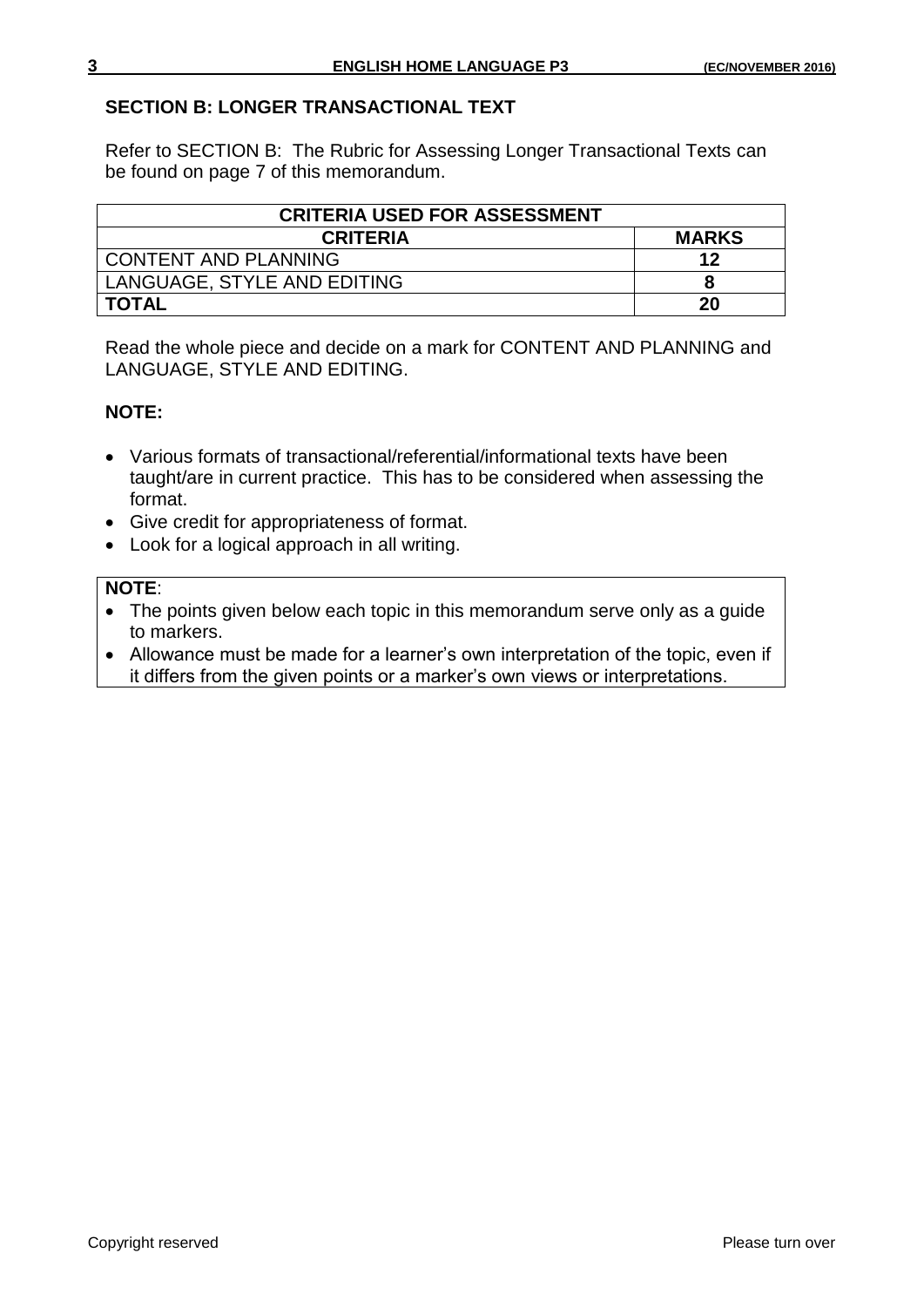#### **SECTION A: ESSAY**

### **QUESTION 1**

Learners are required to write ONE essay of 250–300 words on ONE of the given topics. Learners may write in any genre: narrative, descriptive, reflective, argumentative, expository, discursive or a combination of any of these.

|                  |                                                                                                                                                                                                                   | <b>TOTAL SECTION A:</b>                                                                                                                                                                                                           | 40   |  |  |
|------------------|-------------------------------------------------------------------------------------------------------------------------------------------------------------------------------------------------------------------|-----------------------------------------------------------------------------------------------------------------------------------------------------------------------------------------------------------------------------------|------|--|--|
|                  | 1.3.4                                                                                                                                                                                                             | <b>Child walking to school</b><br>Importance of education, difficulties facing children in rural areas,<br>narrative about a child living in a rural area of South Africa,<br>poverty, socio-economic challenges in South Africa. | [40] |  |  |
|                  | 1.3.3                                                                                                                                                                                                             | <b>Family on beach</b><br>Families, proudly South African, sporting celebration/victory, beach<br>holiday, family holiday, the importance of family.                                                                              | [40] |  |  |
|                  | 1.3.2                                                                                                                                                                                                             | Open road/lady sitting on a suitcase<br>A journey, road trip, running away from home, life as a journey,<br>hitchhiking, going on holiday.                                                                                        | [40] |  |  |
|                  | 1.3.1                                                                                                                                                                                                             | <b>Sunken ship</b><br>A ship wreck, Titanic, a cruise that ends in disaster, figurative<br>interpretation of a shipwreck could be a disaster/catastrophe.                                                                         | [40] |  |  |
| 1.3              |                                                                                                                                                                                                                   | <b>NOTE:</b> There must be a clear link between the essay and the picture<br>chosen.                                                                                                                                              |      |  |  |
| 1.2 <sub>2</sub> | Narrative essay – the topic sentence can be used at any point in the<br>essay. It does not have to feature though (as a quote). The learner can<br>use the sentence as their inspiration for their essay.<br>[40] |                                                                                                                                                                                                                                   |      |  |  |
| 1.1              | Reflective essay – what the learner loves about his/her life at this point.<br>Focus should be on positive things ("love").<br>[40]                                                                               |                                                                                                                                                                                                                                   |      |  |  |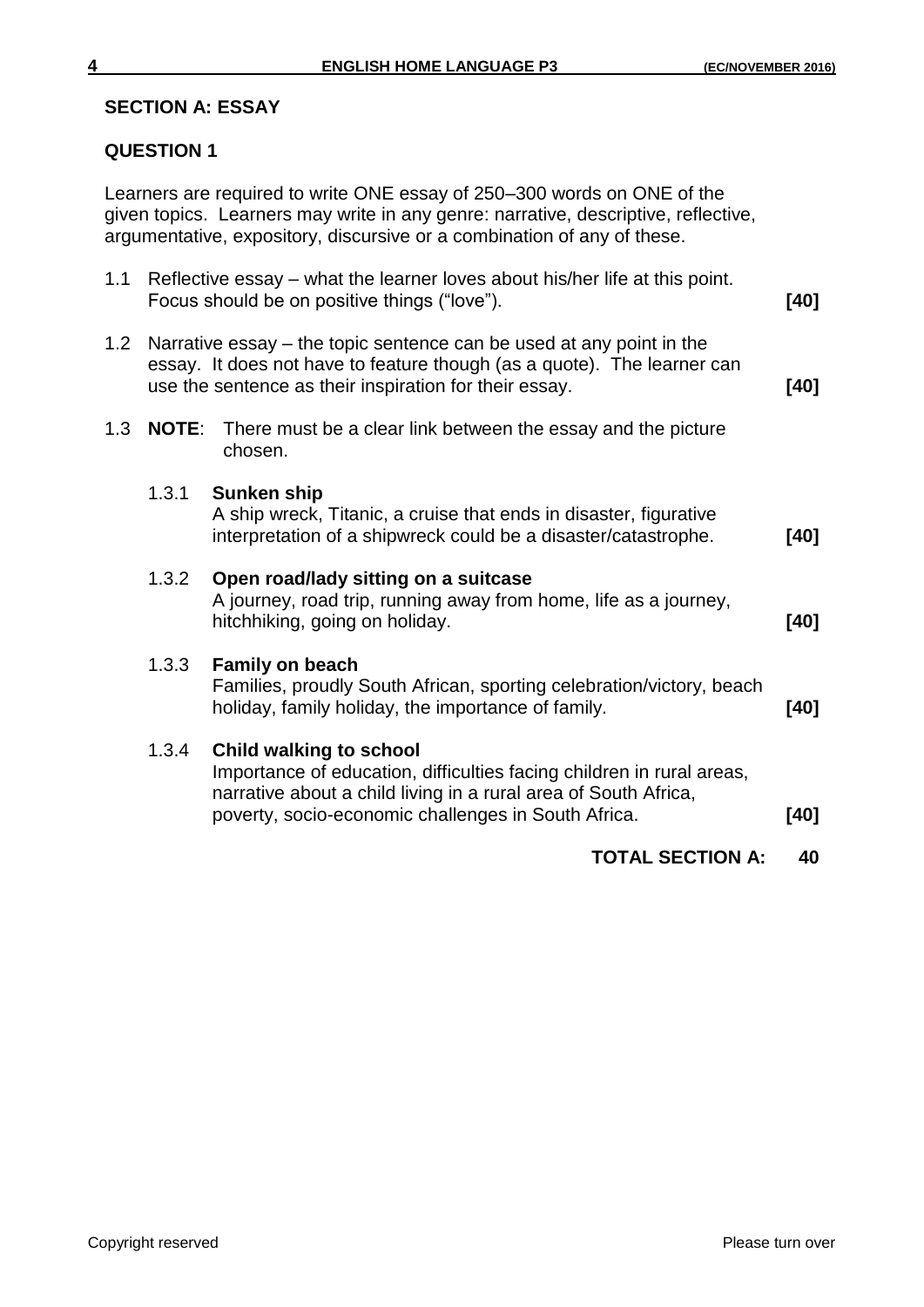## **SECTION B: TRANSACTIONAL TEXTS**

## **QUESTION 2**

Learners are required to respond to ONE of the topics set. The body of the response must be 160–180 words in length for topic 2.3 (informal/friendly letter), and 100–110 words for the other topics. The language, register, style and tone must be appropriate to the context.

## 2.1 **EMAIL [20]**

Format should include the recipient's email address and a subject line (summary of the content of the email). The style, register and tone can be colloquial but should not include slang. The focus of the email should be how the writer was unfairly accused of cheating in a test at school.

## 2.2 **POSTER/ADVERTISEMENT** 2.2 **POSTER/ADVERTISEMENT**

Format: title/heading, font/wording used to draw the reader, pictures can be used to be supportive material only, main/important points should be given (what service is offered, price, details etc.). The contact person and details must be provided.

#### 2.3 **INFORMAL/FRIENDLY LETTER [20]**

Friendly/informal letter format and date. Letter is addressed to a doctor/nurse who looked after/attended to the learner when they were in hospital. Focus should be on thanking the doctor/nurse (letter of appreciation/thanks).

## 2.4 **INVITATION [20]**

The invitation should include the date, venue and time at which the occasion will start. The subject of the invitation must be clearly communicated, e.g. fund-raising dinner. Mention should be made of the well-known personality who will be the guest of honour and what the purpose of the fund-raising is. **[20]**

**TOTAL SECTION B: 20**

**GRAND TOTAL: 60**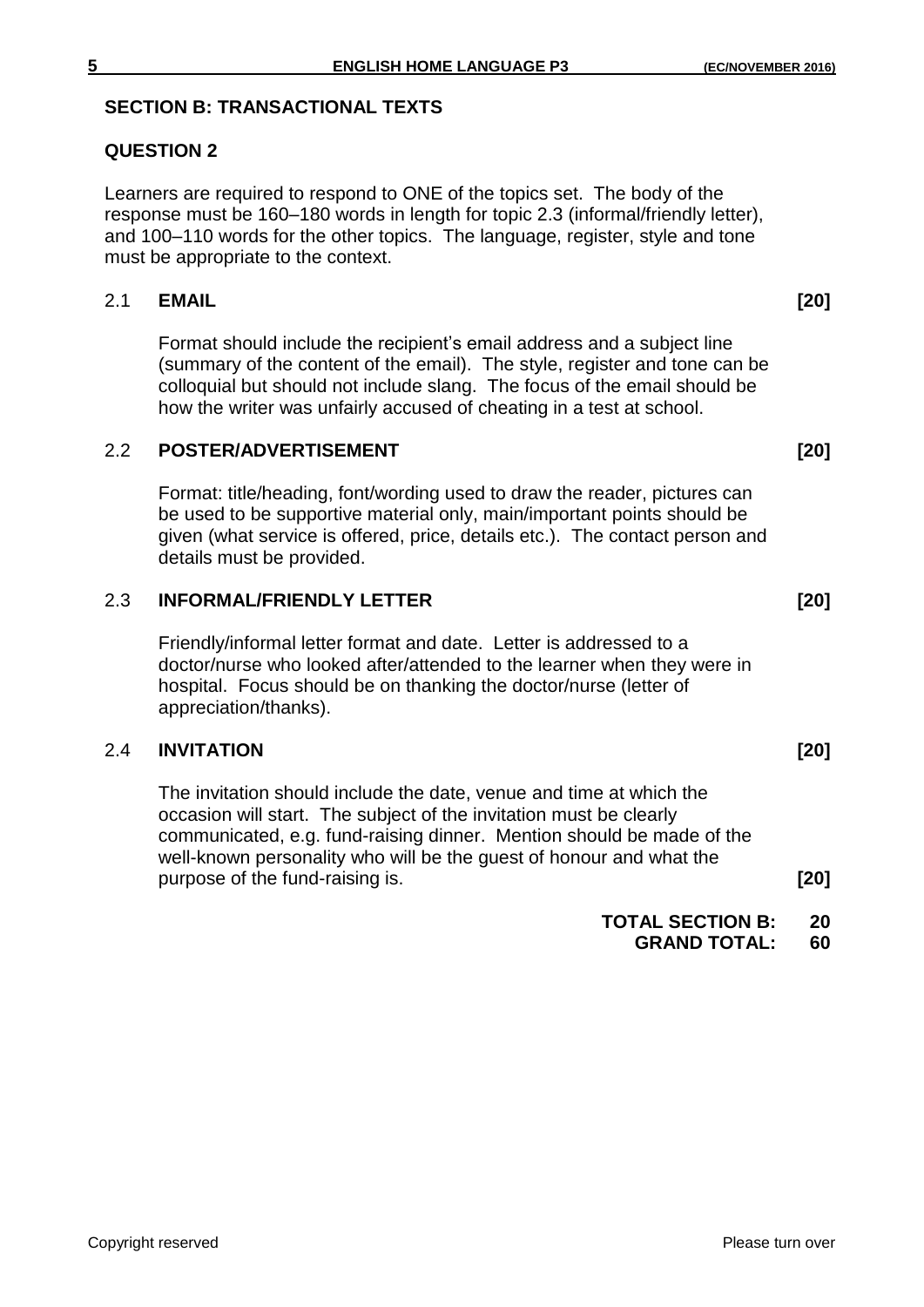## **SECTION A: RUBRIC FOR ASSESSING ESSAY – HOME LANGUAGE (40 MARKS)**

| <b>CRITERIA</b>                                                                                                                                                                                                                                | <b>EXCEPTIONAL</b>                                                                                                                                                                                                                                          | <b>SKILLFUL</b>                                                                                                                                                                                                           | <b>MODERATE</b>                                                                                                                                                                | <b>ELEMENTARY</b>                                                                                                                | <b>INADEQUATE</b>                                                                                                                     |
|------------------------------------------------------------------------------------------------------------------------------------------------------------------------------------------------------------------------------------------------|-------------------------------------------------------------------------------------------------------------------------------------------------------------------------------------------------------------------------------------------------------------|---------------------------------------------------------------------------------------------------------------------------------------------------------------------------------------------------------------------------|--------------------------------------------------------------------------------------------------------------------------------------------------------------------------------|----------------------------------------------------------------------------------------------------------------------------------|---------------------------------------------------------------------------------------------------------------------------------------|
| <b>MARKS</b>                                                                                                                                                                                                                                   | $20 - 24$                                                                                                                                                                                                                                                   | $15 - 19$                                                                                                                                                                                                                 | $12 - 14$                                                                                                                                                                      | $8 - 11$                                                                                                                         | $0 - 7$                                                                                                                               |
| <b>CONTENT, PLANNING</b><br>(24 MARKS)<br>Response and ideas;<br>Organisation of ideas<br>for planning;<br>Awareness of purpose,<br>audience and context                                                                                       | Outstanding/striking<br>response beyond normal<br>expectations.<br>Intelligent, thought-<br>provoking and mature<br>ideas.<br><b>Exceptionally well</b><br>organised and coherent<br>(connected), including<br>introduction, body and<br>conclusion/ending. | Very well-crafted<br>response.<br>Fully relevant and<br>interesting ideas with<br>evidence of maturity.<br>Very well organised and<br>coherent (connected),<br>including introduction,<br>body and conclusion/<br>ending. | Satisfactory response<br>Ideas are reasonably<br>coherent and<br>convincing<br>Reasonably organised<br>and coherent, including<br>introduction, body and<br>conclusion/ending. | Inconsistently<br>coherent response.<br>Unclear ideas and<br>unoriginal.<br>Little evidence of<br>organisation and<br>coherence. | <b>Totally irrelevant</b><br>response.<br>Confused and<br>unfocused ideas.<br>Vague and repetitive.<br>Unorganised and<br>incoherent. |
| <b>MARKS</b>                                                                                                                                                                                                                                   | $9 - 12$                                                                                                                                                                                                                                                    | $7 - 8$                                                                                                                                                                                                                   | $5-6$                                                                                                                                                                          | $3 - 4$                                                                                                                          | $0 - 2$                                                                                                                               |
| <b>LANGUAGE, STYLE</b><br><b>AND EDITING</b><br>$(12$ MARKS)<br>Tone, register, style,<br>vocabulary appropriate<br>to purpose/effect and<br>context:<br>Word choice;<br>Language use and<br>conventions,<br>Punctuation,<br>Grammar, spelling | Language excellent and<br>rhetorically effective<br>intone.<br>Virtually error-free in<br>grammar and spelling.<br>- Skilfully crafted.                                                                                                                     | Language engaging<br>and generally effective.<br>Appropriate and<br>effective tone.<br>Few errors in grammar<br>and spelling.<br>Well crafted.                                                                            | Adequate use of<br>language with some<br>inconsistencies.<br>Tone generally<br>appropriate and limited<br>use of rhetorical<br>devices.                                        | Inadequate use of<br>language.<br>Little or no variety<br>in sentence.<br>Exceptionally<br>limited vocabulary.                   | Language<br>incomprehensible<br>Vocabulary limitations<br>so extreme as to<br>make comprehension<br>impossible.                       |
| <b>MARKS</b>                                                                                                                                                                                                                                   | 4                                                                                                                                                                                                                                                           | 3                                                                                                                                                                                                                         | $\overline{2}$                                                                                                                                                                 | 1                                                                                                                                | $\mathbf{0}$                                                                                                                          |
| <b>STRUCTURE</b><br>(4 MARKS)<br>Features of text:<br>Paragraph development<br>and sentence<br>construction                                                                                                                                    | Excellent development of<br>topic.<br>Exceptional detail.<br>Sentences, paragraphs<br>exceptionally well-<br>constructed.                                                                                                                                   | Logical development of<br>details.<br>Coherent<br>Sentences, paragraphs<br>logical, varied.                                                                                                                               | Relevant details<br>developed.<br>Sentences, paragraphs<br>well-constructed.<br>Essay still makes some<br>sense.                                                               | Some valid points<br>Sentences and<br>paragraphs faulty.<br>Essay still makes<br>sense.                                          | Necessary points<br>lacking.<br>Sentences and<br>paragraphs faulty.<br>Essay lacks sense.                                             |